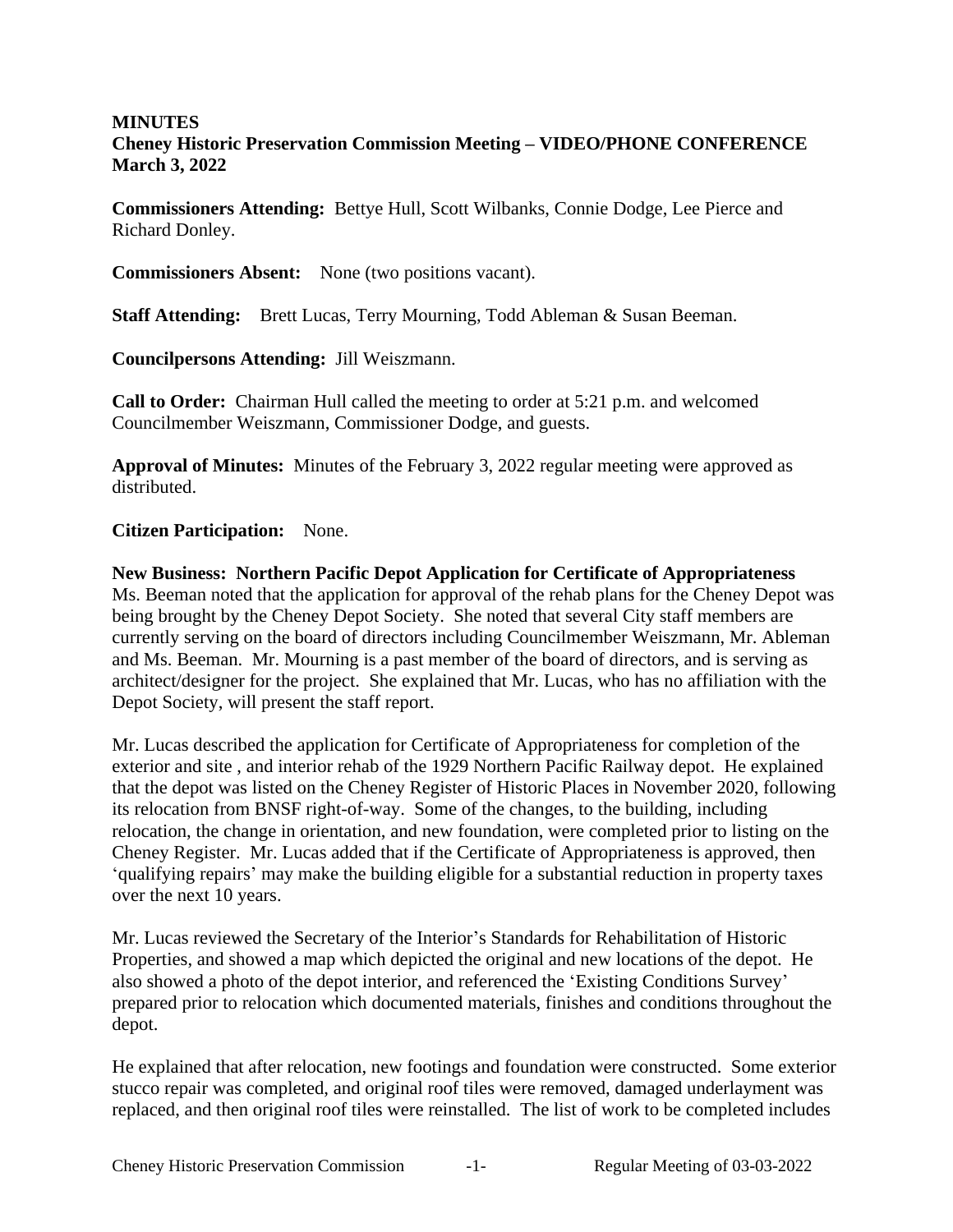a rebuild of the original chimney, replacement of building systems (HVAC, plumbing, electrical, fire suppression and gas), and reconditioning and reinstallation of original windows.

Mr. Mourning, representing the Cheney Depot Society, explained the process of conducting the Existing Conditions Survey, and said that the intent of the Depot Society is to restore the building to its original appearance and condition, with minimal interior changes to make it suitable for a commercial tenant. He explained that distinctive features on the building exterior include a 10" high concrete cove base along the bottom of the walls, which was replicated at significant expense at the new location. That is one of the details which are character-defining which has already been restored.

Mr. Mourning explained the original configuration of the depot, and then explained the proposed interior configuration, showing elevations depicting significant features which will be either impacted or restored by the proposed construction. He emphasized that original materials will be retained wherever possible, including wood sash windows, interior doors, plaster, the wood picture rail and trim, and where it is not possible to preserve the original materials, they will be replicated with the same colors, wood types, and configurations as the original.

Mr. Mourning explained that the original exterior doors to the freight room were mounted very high, because that room was elevated about 3' off the ground. One change to the building was to remove the loading dock and raised freight room platform to make the building all at grade, to make it more usable to a future tenant.

Ms. Beeman noted that a draft Certificate of Appropriateness was emailed to Commission members this week, and she asked if there were any additional conditions of approval that should be added.

Commissioner Pierce made a motion to grant the Certificate of Appropriateness as distributed. Seconded by Commissioner Dodge, and the motion carried unanimously.

## **New Business: Commission Vacancies**

Ms. Beeman explained that after the appointment of Commissioner Dodge, there are still two vacant positions on the commission, so if you know of a community member who might be interested in serving, please have them contact the Mayor's Office for an application form.

## **Commissioner Reports:** None.

**Staff Reports:** Ms. Beeman reported that Cheney Clean Sweep has been scheduled for Saturday, April 23. This year's event will be in our traditional format, with refreshments at Veterans' Park starting at 8:30, then litter pick up from 9 to noon. We will also have a prescription drug take-back event at the Red Barn, and free disposal of household hazardous waste at the Recycling Center, along with various other cleanup activities.